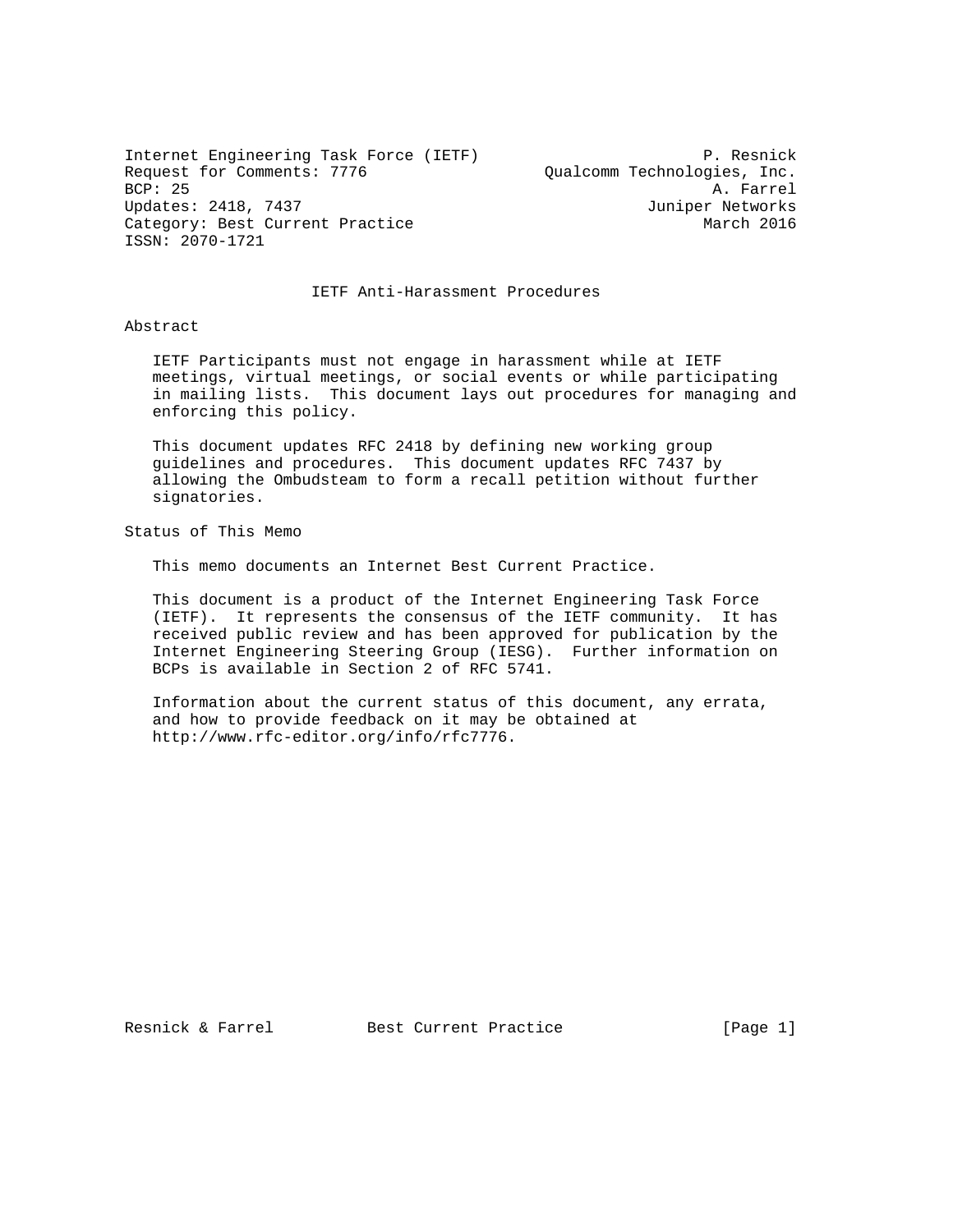## Copyright Notice

 Copyright (c) 2016 IETF Trust and the persons identified as the document authors. All rights reserved.

 This document is subject to BCP 78 and the IETF Trust's Legal Provisions Relating to IETF Documents (http://trustee.ietf.org/license-info) in effect on the date of publication of this document. Please review these documents carefully, as they describe your rights and restrictions with respect to this document. Code Components extracted from this document must include Simplified BSD License text as described in Section 4.e of the Trust Legal Provisions and are provided without warranty as described in the Simplified BSD License.

Table of Contents

| 2.<br>$\mathcal{R}$<br>Size of the Ombudsteam<br>3.1.<br>3.2.<br>Appointing the Ombudsteam<br>3.4. Qualifications and Training<br>3.6.<br>3.7.                                                                                                       |    |
|------------------------------------------------------------------------------------------------------------------------------------------------------------------------------------------------------------------------------------------------------|----|
|                                                                                                                                                                                                                                                      | 3  |
|                                                                                                                                                                                                                                                      | 5  |
|                                                                                                                                                                                                                                                      | 5  |
|                                                                                                                                                                                                                                                      | 5  |
|                                                                                                                                                                                                                                                      | 5  |
|                                                                                                                                                                                                                                                      | 6  |
|                                                                                                                                                                                                                                                      | 6  |
|                                                                                                                                                                                                                                                      | 6  |
|                                                                                                                                                                                                                                                      | 7  |
| 3.8. Disputes with the IETF Chair Regarding the Ombudsteam                                                                                                                                                                                           | 7  |
| 4. Handling Reports of Harassment                                                                                                                                                                                                                    | 7  |
| 4.1. Ombudsteam Operating Practices                                                                                                                                                                                                                  | 8  |
|                                                                                                                                                                                                                                                      | 10 |
| 5.1. Remedies for Respondents in IETF Positions                                                                                                                                                                                                      | 11 |
|                                                                                                                                                                                                                                                      | 13 |
| Disputes with the Ombudsteam<br>რ.                                                                                                                                                                                                                   | 14 |
| $7$ .                                                                                                                                                                                                                                                | 15 |
| 8.                                                                                                                                                                                                                                                   | 15 |
|                                                                                                                                                                                                                                                      | 16 |
|                                                                                                                                                                                                                                                      | 16 |
| Normative References<br>10 1                                                                                                                                                                                                                         | 16 |
| 10.2. Informative References                                                                                                                                                                                                                         | 17 |
| Acknowledgements                                                                                                                                                                                                                                     | 17 |
| Authors' Addresses<br>and a series of the contract of the contract of the contract of the contract of the contract of the contract of the contract of the contract of the contract of the contract of the contract of the contract of the contract o | 18 |

Resnick & Farrel Best Current Practice [Page 2]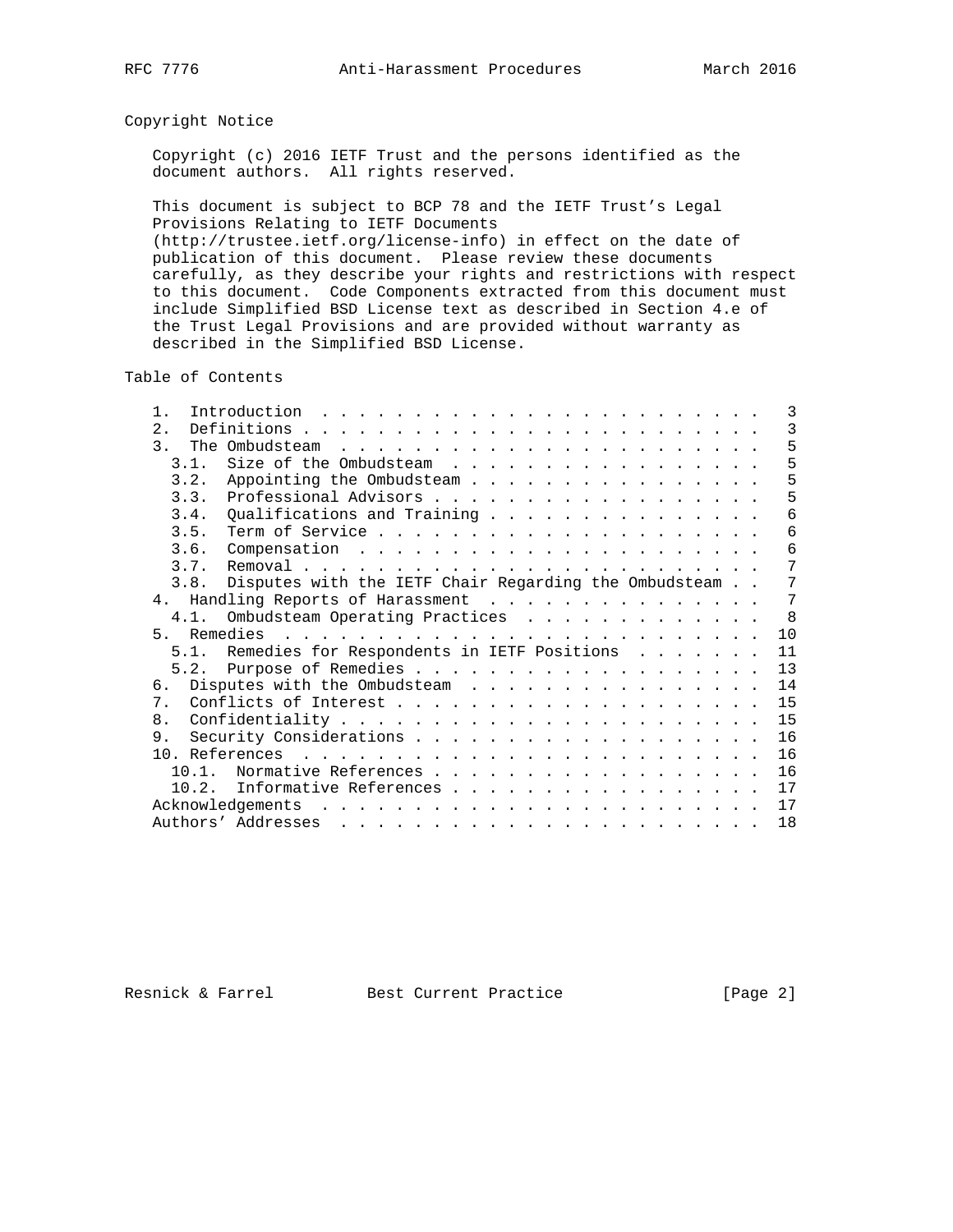## 1. Introduction

 The IETF has general policies for managing disruptive behavior in the context of IETF activities. In particular, [RFC7154] provides a set of guidelines for personal interaction in the IETF, and [RFC2418] and [RFC3934] give guidelines for how to deal with disruptive behavior that occurs in the context of IETF working group face-to-face meetings and on mailing lists.

 However, there is other problematic behavior that may be more personal and that can occur in the context of IETF activities (meetings, mailing list discussions, or social events) that does not directly disrupt working group progress but nonetheless is unacceptable behavior between IETF Participants. This sort of behavior, described in the IESG Statement "IETF Anti-Harassment Policy" [Policy], is not easily dealt with by our previously existing working group guidelines and procedures. Therefore, this document sets forth procedures to deal with such harassing behavior.

 These procedures are intended to be used when other IETF policies and procedures do not apply or have been ineffective.

 Nothing in this document should be taken to interfere with the due process of law. Similarly, it does not release any person from any contractual or corporate policies to which they may be subject.

2. Definitions

The following terms are used in this document:

- o IETF Participant: Anyone who participates in an IETF activity, including IETF support staff.
- o Reporter: An IETF Participant who reports potential harassment to an Ombudsperson.
- o Respondent: An IETF Participant who is claimed to have engaged in harassing behavior.
- o Ombudsteam: A group of people who have been selected to take reports of potential harassment, evaluate them, and impose appropriate actions and/or remedies to address the circumstances.
- o Ombudsperson: A member of the Ombudsteam.
- o Lead Ombudsperson: The Ombudsperson assigned to be the primary contact person for a particular report of potential harassment.

Resnick & Farrel Best Current Practice [Page 3]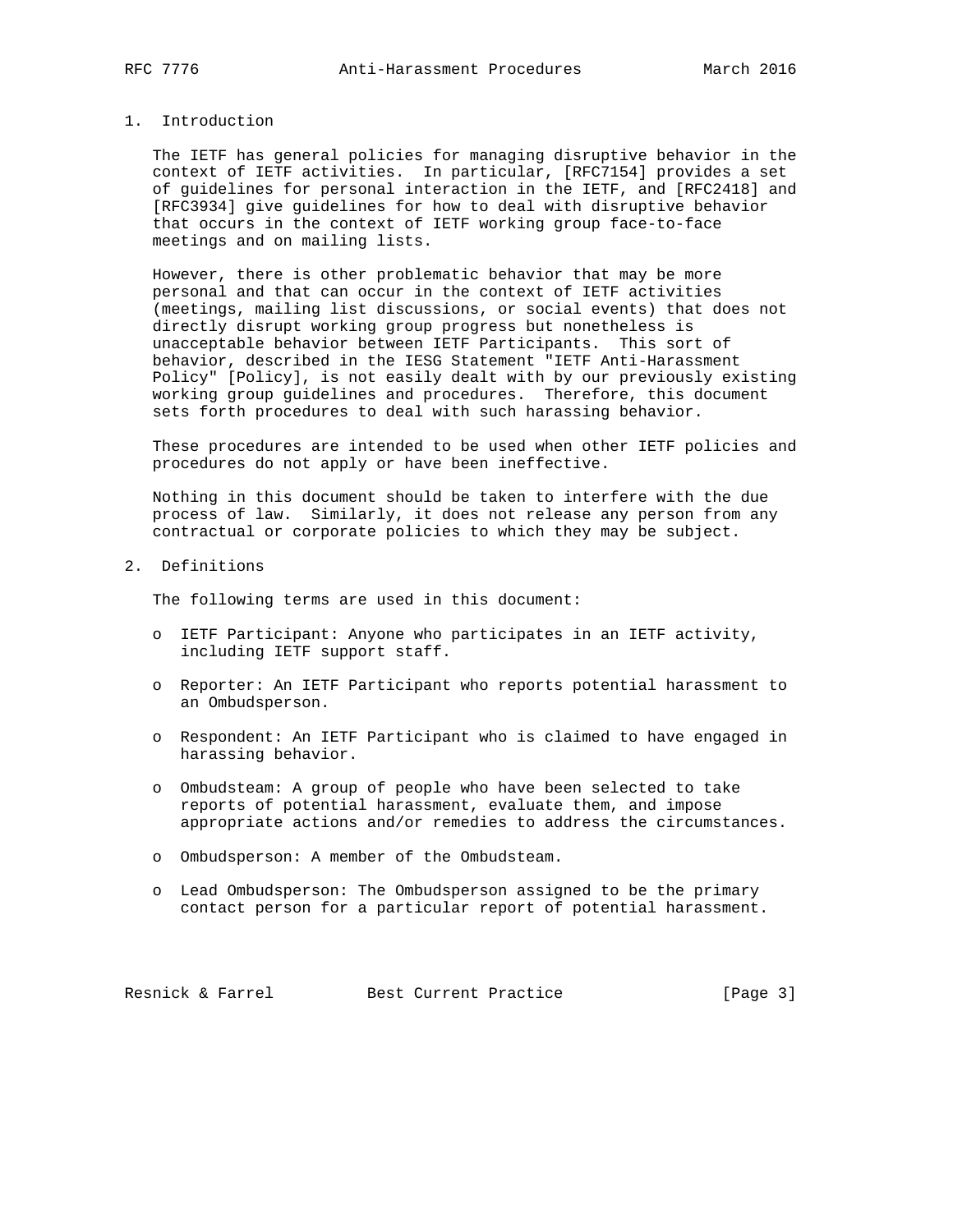- - o Subject: An individual, group, or class of IETF Participant to whom the potentially harassing behavior was directed or who might be subject to the behavior.

 The IESG Statement on harassment [Policy] gives a general definition of harassment as:

 unwelcome hostile or intimidating behavior -- in particular, speech or behavior that is sexually aggressive or intimidates based on attributes such as race, gender, religion, age, color, national origin, ancestry, disability, sexual orientation, or gender identity.

 This document adopts that general definition but does not attempt to further precisely define behavior that falls under the set of procedures identified here, nor does it attempt to list every possible attribute that might be the basis for harassment, except to note that it may be targeted at an individual, directed at a specific group of people, or more generally impact a broader class of people.

 This document concerns itself with harassment that has the purpose or effect of unreasonably interfering with an individual's participation in IETF activities or of creating an environment within the IETF that would be intimidating, hostile, or offensive in such a situation. One way in which harassment can occur is when submission to such conduct is made, either explicitly or implicitly, a term or condition of an individual's participation in IETF activities or is used as a basis for decisions affecting that individual's relationship to the IETF.

 In general, disruptive behavior that occurs in the context of an IETF general or working group mailing list, or happens in a face-to-face or virtual meeting of a working group or the IETF plenary, can be dealt with by our normal procedures, whereas harassing behavior is more appropriately handled by the procedures described here. However, there are plausible reasons to address behaviors that take place during working group meetings using these procedures. This document gives some guidance to those involved in these situations in order to decide how to handle particular incidents, but the final decision will involve judgment and the guidance of the Ombudsteam.

 Any definition of harassment prohibited by an applicable law can be subject to this set of procedures.

Resnick & Farrel Best Current Practice [Page 4]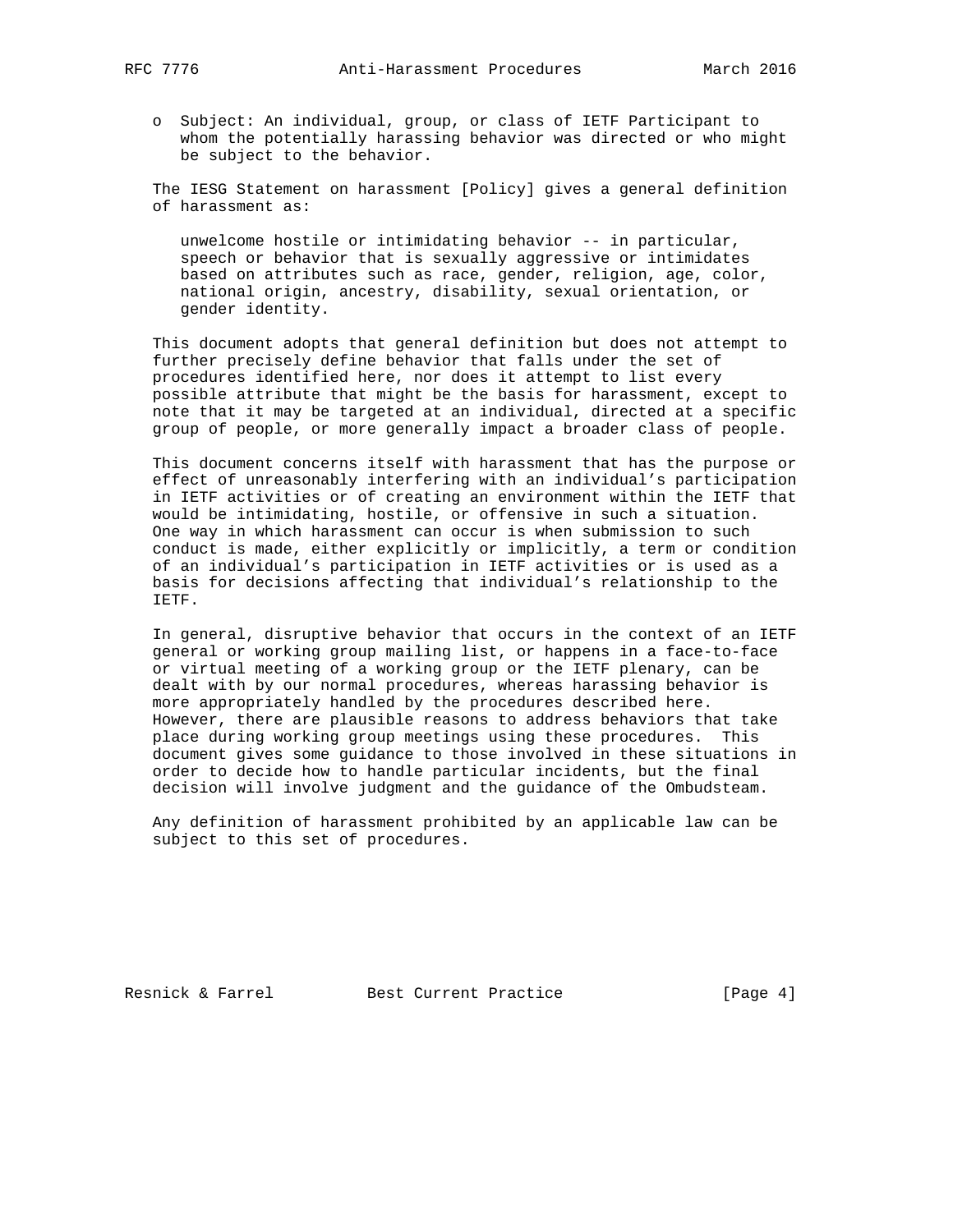# 3. The Ombudsteam

 This section describes the role of the Ombudsteam in terms of the appointment of Ombudspersons, their qualifications and training, the length of the term of service, any compensation from the IETF for their service, and how they may be removed from service. The general operational procedures for the Ombudsteam are described in Sections 4, 5, and 6.

## 3.1. Size of the Ombudsteam

 The Ombudsteam shall comprise no fewer than three people. From time to time, the size may fall below that number owing to changes in membership, but the team will be rapidly brought up to size through new appointments. The team may be grown to a larger size as described in Section 3.2

3.2. Appointing the Ombudsteam

 The Ombudsteam is appointed by the IETF Chair. The appointment is solely the responsibility of the IETF Chair, who may choose to consult with members of the IETF community.

 The IETF Chair is encouraged to appoint at least some of the Ombudsteam from within the IETF community.

 The IETF Chair may choose to solicit nominations or advertise the post. This is entirely at the discretion of the IETF Chair.

 The IETF Chair is also free to decide to appoint more than three Ombudspersons to the Ombudsteam. This may depend on the skill sets available, the work load, and the opinions of the seated Ombudsteam. Furthermore, the IETF Chair may consider elements of diversity in making this decision.

## 3.3. Professional Advisors

 It is recognized that the Ombudsteam may need to call on professional services from external advisors for certain matters, including legal and Human Resources (HR) advice. The IETF (via the IETF Administrative Support Activity (IASA)) is committed to funding such advice as needed.

Resnick & Farrel Best Current Practice [Page 5]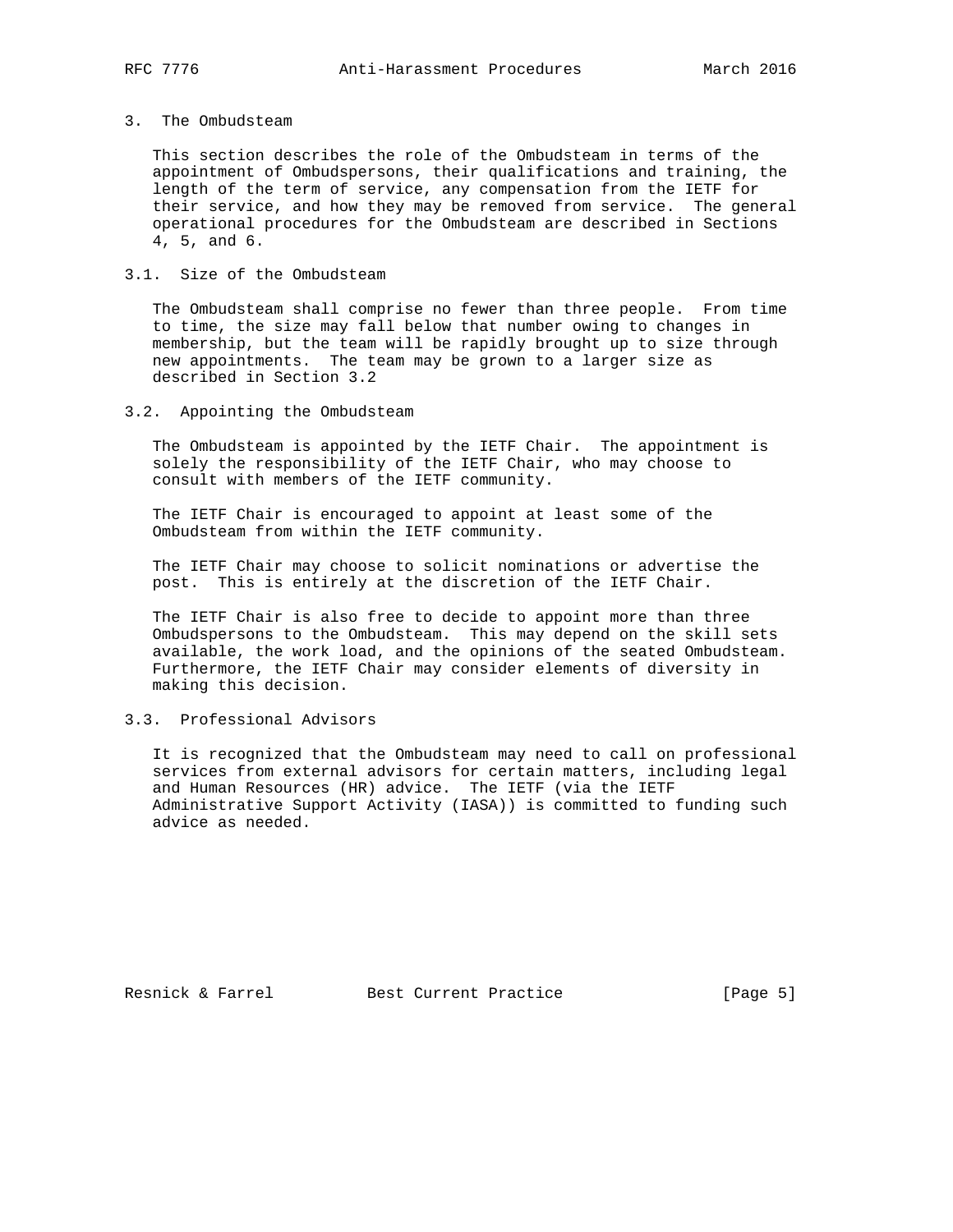### 3.4. Qualifications and Training

 It is not expected that there will be candidates with all of the necessary Ombudsperson skills and training who also have a clear understanding and familiarity with the IETF processes and culture. The Chair might choose someone with a great deal of professional experience evaluating and mediating harassment disputes but little exposure to the IETF or could select someone with more exposure to the IETF community but without as much experience dealing with issues of harassment. Since all of these attributes may be regarded by the IETF Chair as essential for the team, the IETF is committed to providing training (or funding for it) as deemed necessary for appointed Ombudspersons. In determining the appropriate training, the IETF Chair and Ombudsteam shall take professional advice and will consult with the IETF Administrative Oversight Committee (IAOC) with respect to the overall IETF budget.

#### 3.5. Term of Service

 An Ombudsperson shall be appointed for a two-year term. That is, the Ombudsperson is making a commitment to serve for two years. It is understood, however, that circumstances may lead an Ombudsperson to resign for personal or other reasons. See also Section 3.7.

 If an Ombudsperson's term ends while they are acting as Lead Ombudsperson for a report as described in Section 4, that Ombudsperson's term shall be extended until the handling of that report has been completed.

 It is entirely at the discretion of the IETF Chair whether a serving Ombudsperson is reappointed at the end of their term. Given the sensitivity of, and training required for, this role and the ideal being a lack of activity, it is likely the IETF Chair may choose to reappoint a successful and still-willing Ombudsperson for a number of two-year terms.

## 3.6. Compensation

 An Ombudsperson shall receive no compensation from the IETF for their services. This includes, but is not limited to:

- o IETF meeting fees
- o Remuneration for time spent
- o Out-of-pocket expenses (such as telephone charges)
- o Travel or accommodation expenses

Resnick & Farrel Best Current Practice [Page 6]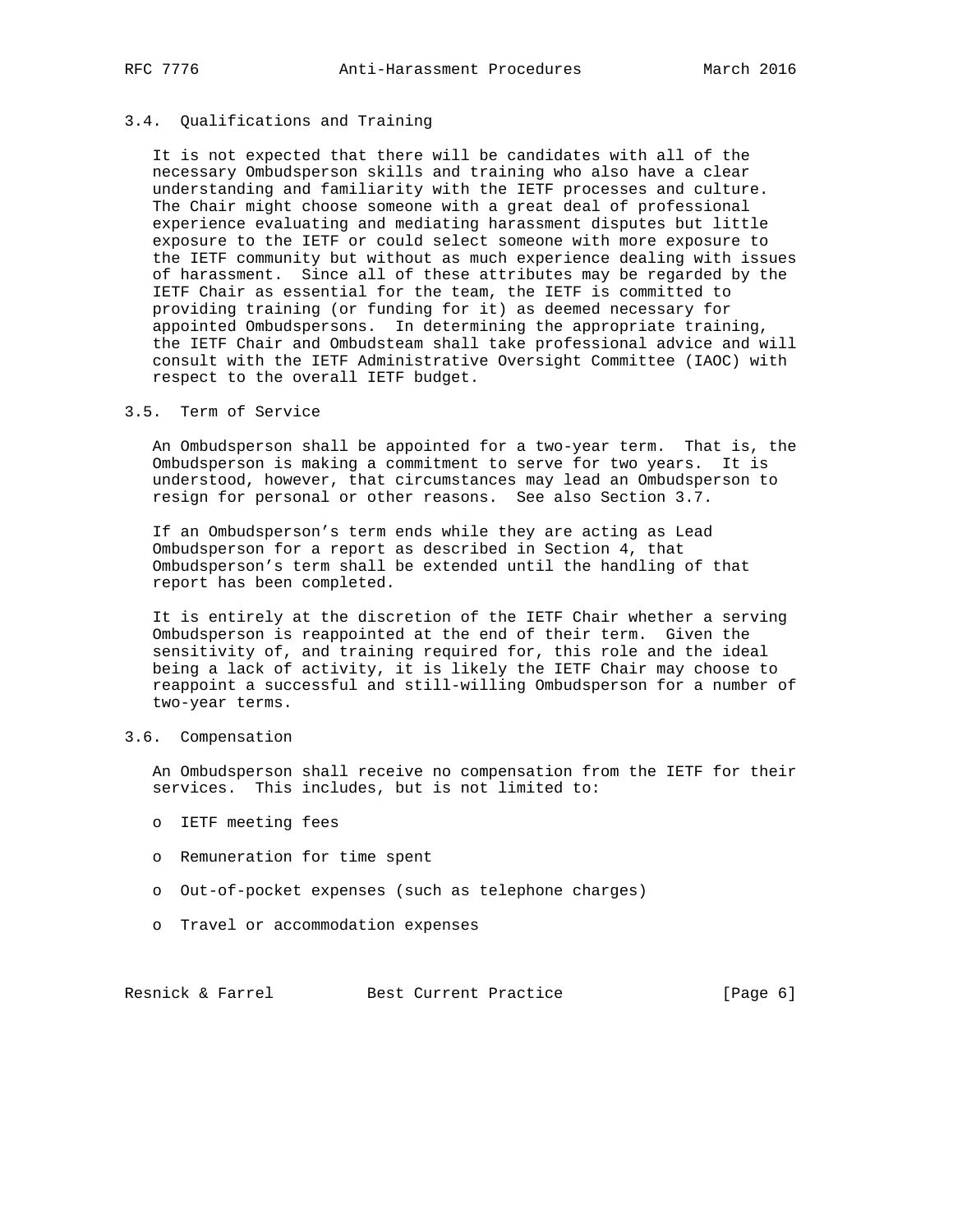The IETF will, however, meet the costs of training when agreed to by the IETF Chair as described in Section 3.4.

3.7. Removal

 The IETF Chair may remove a serving Ombudsperson before the end of their term without explanation to the community, including during the course of processing an active case. Such an action shall be appealable as described in Section 3.8.

 An Ombudsperson shall not be removed from service, even if their term has expired, during the period that the IETF Chair is recused as described in Section 7. Once the case that led to the Chair being recused has been closed, normal processes resume.

3.8. Disputes with the IETF Chair Regarding the Ombudsteam

 If an individual should disagree with an action taken by the IETF Chair regarding the appointment, removal, or management of an Ombudsperson or the Ombudsteam, that person should first discuss the issue with the IETF Chair directly. If the IETF Chair is unable to resolve the issue, the dissatisfied party may appeal to the IESG as a whole. The IESG shall then review the situation and attempt to resolve it in a manner of its own choosing. The procedures of Section 6.5.4 of [RFC2026] apply to this sort of appeal.

4. Handling Reports of Harassment

 Any IETF Participant who believes that they have been harassed, or that any other IETF Participant or group of IETF Participants has been or may have been harassed, should bring the concern to the attention of any serving Ombudsperson. This can be done by email to ombuds@ietf.org or can be done directly to a chosen Ombudsperson. Direct contact information for the members of the Ombudsteam, including the email addresses to which mail to ombuds@ietf.org is forwarded, can be found at <https://www.ietf.org/ombudsteam> [OmbudsteamPages].

 All IETF Participants are encouraged to talk with the Ombudsteam if they are uncomfortable or unsure about any behaviors. Though much of this document relates to the formal duties of the Ombudsteam, it should be understood that an important function of the Ombudsteam is to provide confidential advice and counsel for any IETF Participant regarding issues of harassment. The Ombudsteam will not commence a formal investigation of any potential incident of harassment without agreement by the Reporter and Subject.

Resnick & Farrel Best Current Practice [Page 7]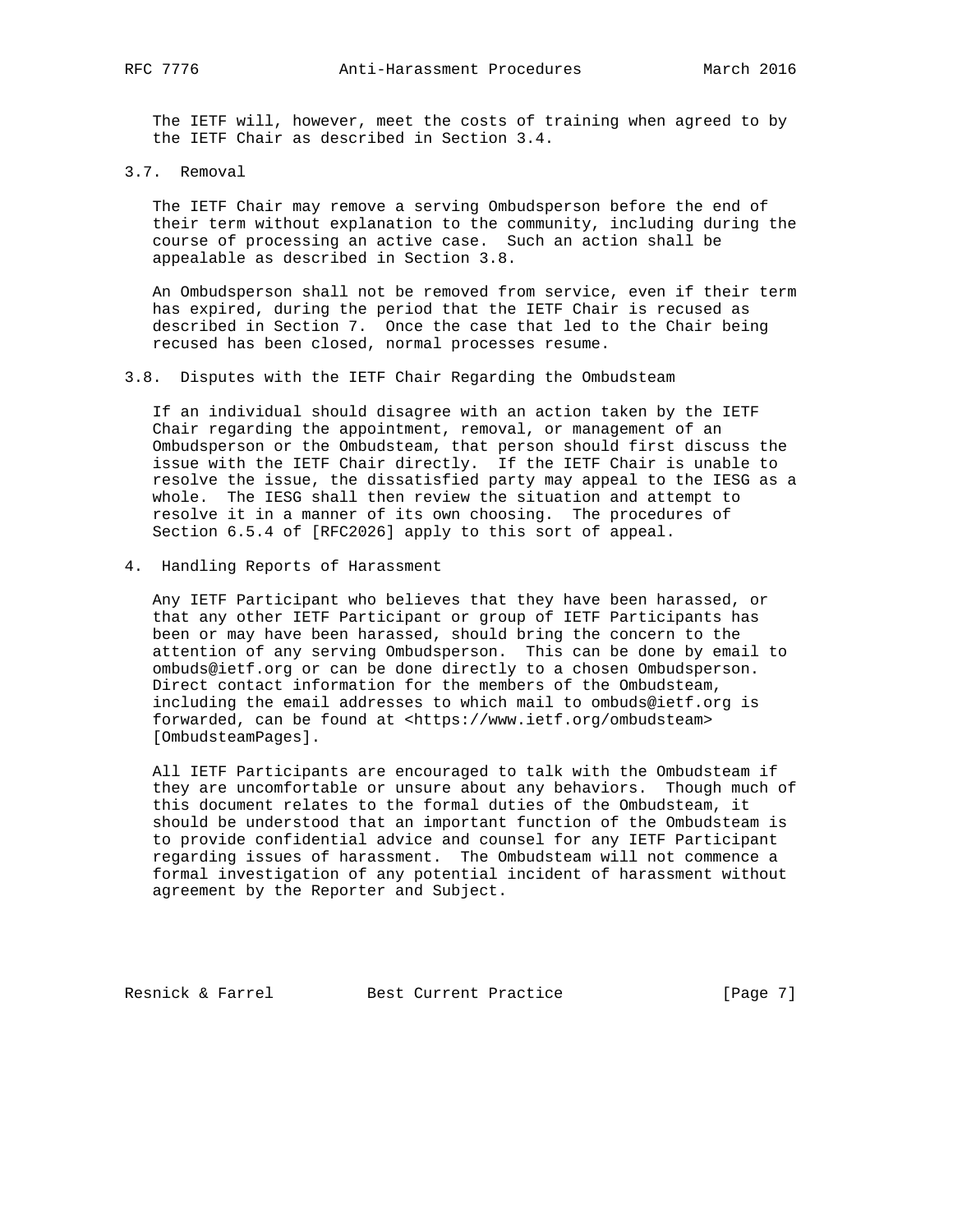When a Reporter brings an incident of potential harassment to the attention of the Ombudsteam, a single Ombudsperson shall be designated as the primary contact person (the Lead Ombudsperson) for the report. When the Reporter contacts a single Ombudsperson, that Ombudsperson shall be the Lead Ombudsperson for the report unless the Reporter and Ombudsperson mutually agree to select another Lead Ombudsperson.

 Information conveyed by the Reporter should be kept in confidence by the Lead Ombudsperson to the greatest extent possible. When necessary (for example, in the course of a formal investigation), the Lead Ombudsperson may share information regarding the report with the rest of the Ombudsteam except when an Ombudsperson is recused (see Section 7). If a Reporter believes that a member of the Ombudsteam should recuse themself, the Reporter should make this known to the Lead Ombudsperson as soon as possible. See Section 4.1 for further discussion of the confidentiality requirements of the Ombudsteam.

 The Lead Ombudsperson will discuss the events with the Reporter and may give advice, including recommendations on how the Reporter can handle the issue on their own as well as strategies on how to prevent the issue from arising again. The Lead Ombudsperson may also indicate that the issue would be best handled using regular IETF procedures (such as those for dealing with disruptive behavior) outside the context of harassment, and in this case, the Lead Ombudsperson will provide assistance in using the relevant IETF procedures. Otherwise, with agreement to proceed from the Subject (or the Reporter if there is no individual Subject), the Ombudsteam may initiate a detailed investigation of the matter and may subsequently, after completing their investigation, impose a remedy as described in Section 5. The Subject can withdraw their agreement to proceed at any time.

## 4.1. Ombudsteam Operating Practices

 The Ombudsteam is responsible for devising and documenting their operating practices. These practices must be discussed with the IESG and published in a publicly visible place (such as on the IETF web site). Discussion with the IETF community is encouraged and, while IETF consensus is not necessary, significant objections to the processes that are not addressed should result in an appeal per Section 6.5.3 of [RFC2026] and/or a recall petition against the IETF Chair (and any of the rest of the IESG if appropriate) if they do not address the concern.

Resnick & Farrel Best Current Practice [Page 8]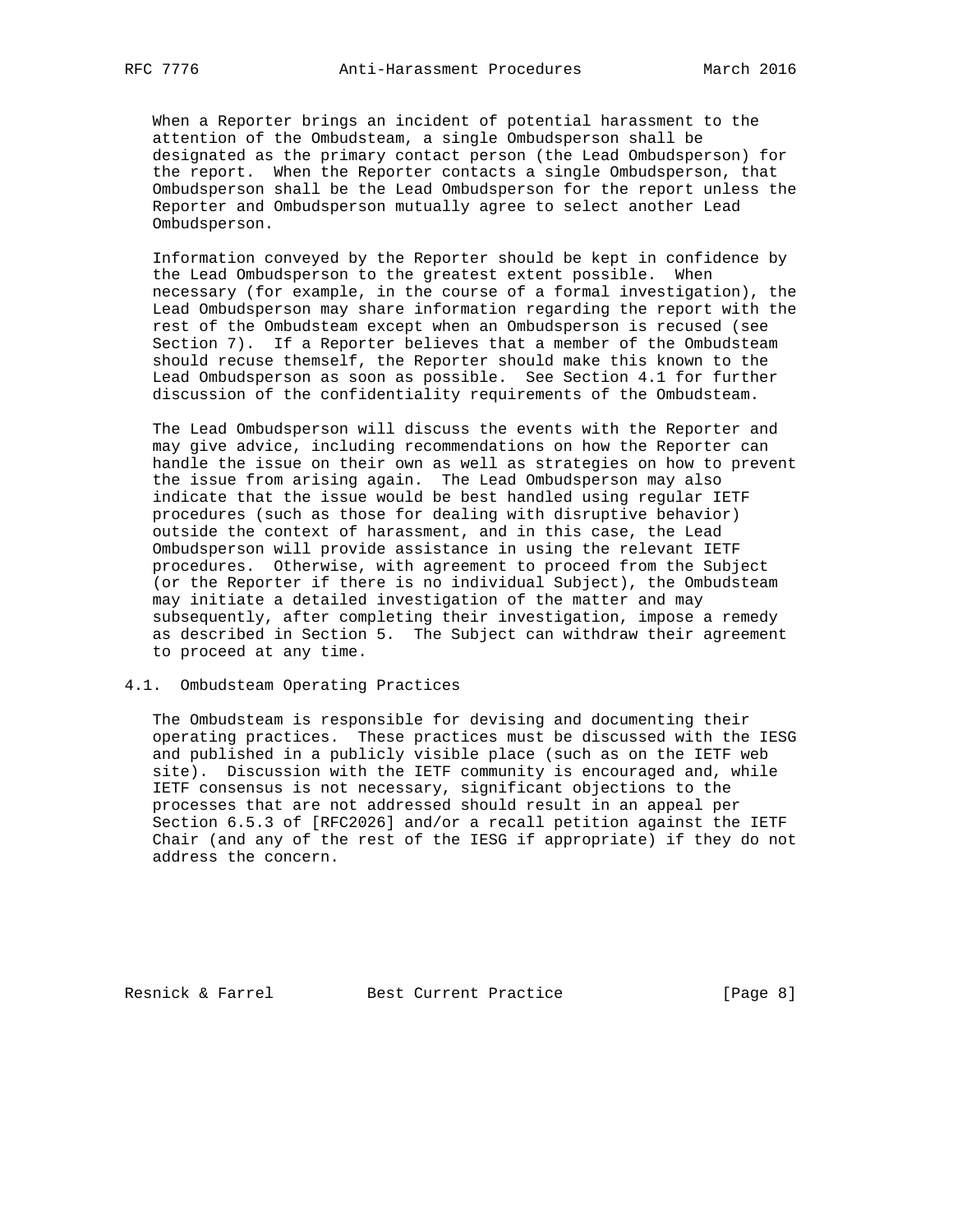The practices must include at least the following high-level components:

- o Each member of the Ombudsteam is expected to be present at the majority of IETF meetings and to be available for face-to-face discussions. The Ombudsteam is expected to arrange itself so that there is coverage of every IETF meeting by at least one Ombudsperson.
- o The Ombudsteam shall strive to keep all information brought to it in strict confidence. However, it is acknowledged that the operation of the Ombudsteam may involve sharing of information within the team and may require that the parties to the complaint (the Reporter, Respondent, and Subject) learn some of the confidential information. The Ombudsteam is responsible for documenting its expectations of when disclosures of confidential information are likely to be made in the process and to whom. Any electronic information (such as email messages) that needs to be archived shall be encrypted before it is stored using tools similar to those used by the Nominating Committee (NomCom).
- o When conducting a detailed investigation of the circumstances regarding the complaint of harassment, the Ombudsteam may contact the Respondent and request a meeting in person or by a voice call. The Ombudsteam shall have contacted the Respondent and either discussed the matter or ascertained the Respondent's unwillingness to cooperate prior to deciding to impose a remedy as described in Section 5. The Respondent is not obliged to cooperate, but the Ombudsteam may consider failure to cooperate when determining a remedy (Section 5).
- o The Ombudsteam shall endeavor to complete its investigation in a timely manner.
- o Any individuals who make a good faith report of harassment or who cooperate with an investigation shall not be subject to retaliation for reporting, complaining, or cooperating, even if the investigation, once completed, shows no harassment occurred. Anti-retaliation is noted here to alleviate concerns individuals may have with reporting an incident they feel should be reviewed or cooperating with an investigation.
- o In all cases, the Ombudsteam will strive to maintain confidentiality for all parties, including the very fact of contact with the Ombudsteam.

Resnick & Farrel Best Current Practice [Page 9]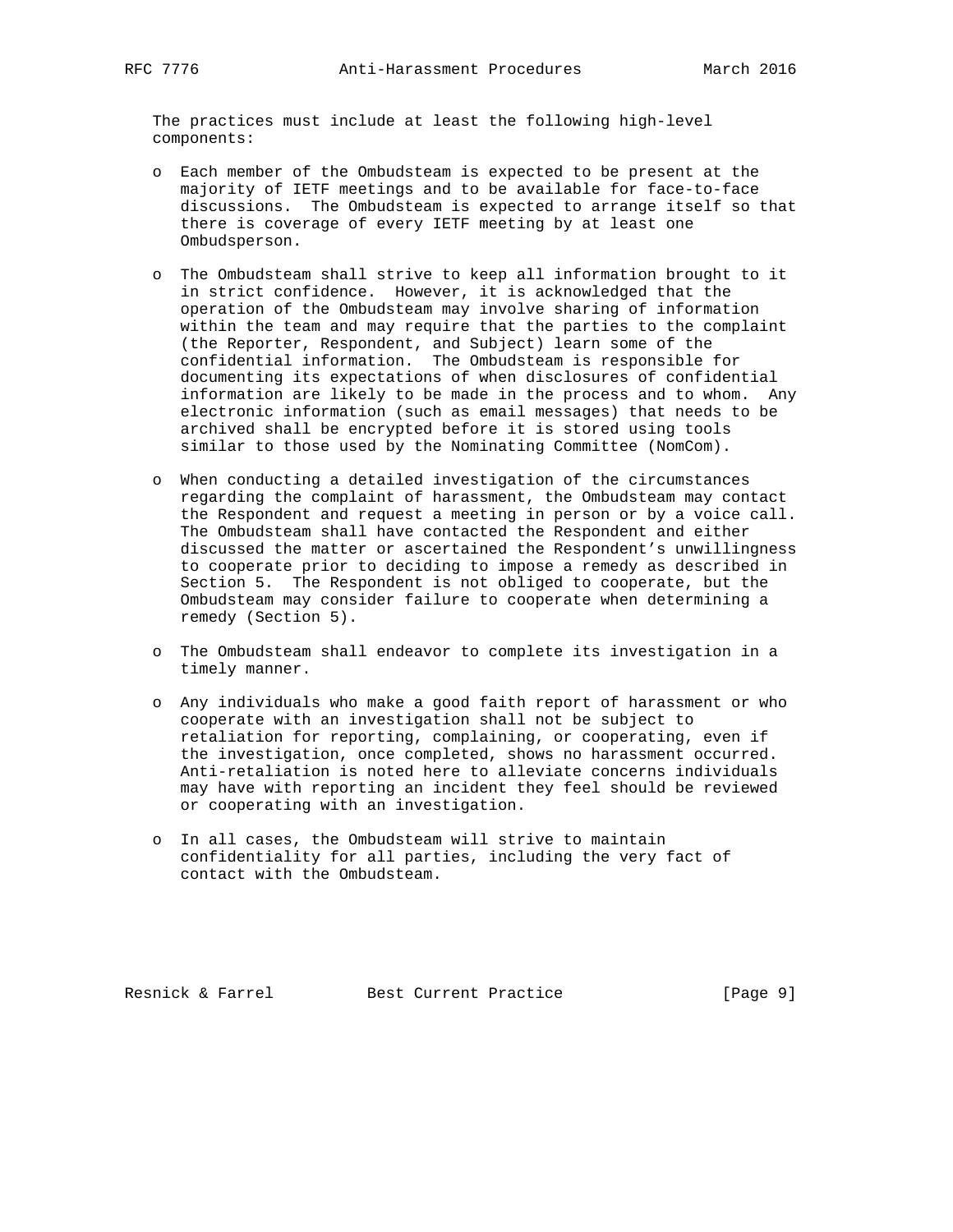- o The results of investigations as reported to the Subject or Respondent and all requests for remedial action (such as to the IETF Secretariat) shall be in writing.
- o The Ombudsteam shall keep written records of their investigation and any contacts or interviews such that there is material available in the event of an appeal or legal action. Such records shall be held securely and in confidence.

 When investigating reports of harassment and determining remedies, it is up to the Ombudsteam whether they choose to act as a body or delegate duties to the Lead Ombudsperson.

5. Remedies

 After examining the circumstances regarding the complaint of harassment, the Ombudsteam should prepare a brief summary of the incident and their conclusions and discuss this with all parties. The objective of this step is to make clear what the Ombudsteam has concluded and to make an attempt at getting all parties to reach agreement.

 If the Ombudsteam determines that harassment has taken place, the Ombudsteam is expected to determine the next action.

- o In some cases, a mechanism or established IETF process may already exist for handling the specific event. In these cases, the Ombudsteam may decide that the misbehavior is best handled with the regular IETF procedures for dealing with disruptive behavior and may assist the Reporter to bring the issue to the attention of the WG Chair or IESG member who can deal with the incident.
- o In other cases, there is a spectrum of remedies that may be appropriate to the circumstances. At one end of the spectrum, the Ombudsteam might choose to discuss the situation with the Respondent and come up with a plan such that there is no repeat of the harassment. With the agreement of both parties, the Ombudsteam can also help to mediate a conversation between the Respondent and the Subject (or the Reporter if there is no individual Subject) in order to address the issue. If mediation fails, then the Ombudsteam can decide to apply other remedies, including those discussed here.
- o At the other end of the spectrum, the Ombudsteam could decide that the Respondent is no longer permitted to participate in a particular IETF activity, for example, ejecting them from a meeting or requiring that the Respondent can no longer attend future meetings to ensure that the reported harassment cannot

Resnick & Farrel Best Current Practice [Page 10]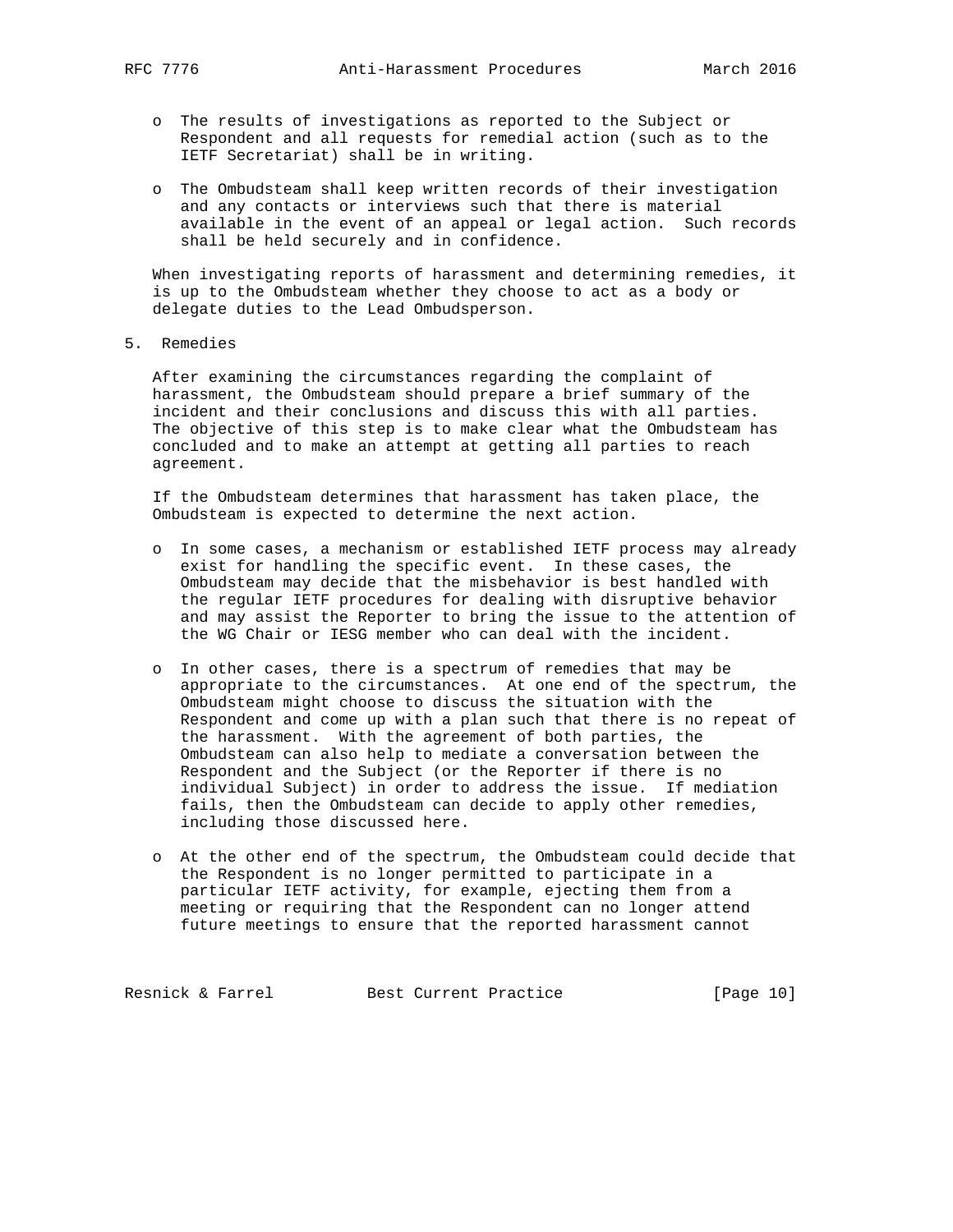continue or escalate. If the Respondent holds a management position in the IETF, the remedies imposed may make it difficult or impossible for them to perform the duties required of that position. Further remedies may be applied to Respondents in IETF management positions as described in Section 5.1.

- o In determining the appropriate remedy, the Ombudsteam may communicate with the Reporter, Subject, or Respondent in order to assess the impact that the imposition of a remedy might have on any of those parties. However, the Ombudsteam has ultimate responsibility for the choice of remedy.
- o In all cases, the Lead Ombudsperson informs the Respondent of the decision and imposes the remedy as appropriate. In cases where the remedy is removal from IETF activities, the Lead Ombudsperson will confidentially notify the Secretariat in writing of the remedy such that the Secretariat can take whatever logistical actions are required to effect the remedy. Only the remedy itself shall be disclosed to the Secretariat, not any information regarding the nature of the harassment.

 Where specific action is required to ensure that a remedy is realized or enforced, the Ombudsteam will make a request in writing to the IETF Secretariat and/or IETF Administrative Director (IAD) to take action as appropriate.

5.1. Remedies for Respondents in IETF Positions

 The remedies discussed earlier in this section are equally applicable to all IETF Participants regardless of role.

 The Ombudsteam will want to be aware of the impact of remedies on the ability of an individual to carry out their duties in IETF management positions, but this should not dissuade the Ombudsteam from applying remedies that they deem appropriate. Per Section 5, the Ombudsteam is expected to apply proportionality and reasonableness, as well as to consider the impact of the remedy on the Respondent. Per Section 4.1, the Ombudsteam may communicate with the Respondent in order to assess the impact that the remedy might have.

 There may be cases where the Ombudsteam considers that it is inappropriate for a Respondent to continue in their IETF management position, that is, where the desired remedy is to remove the Respondent from their management position. The Ombudsteam cannot by itself remove a Respondent who is in an IETF management position from that position. However, the Ombudsteam can recommend the use of existing mechanisms within the IETF process for the removal of people from IETF management positions as follows:

Resnick & Farrel Best Current Practice [Page 11]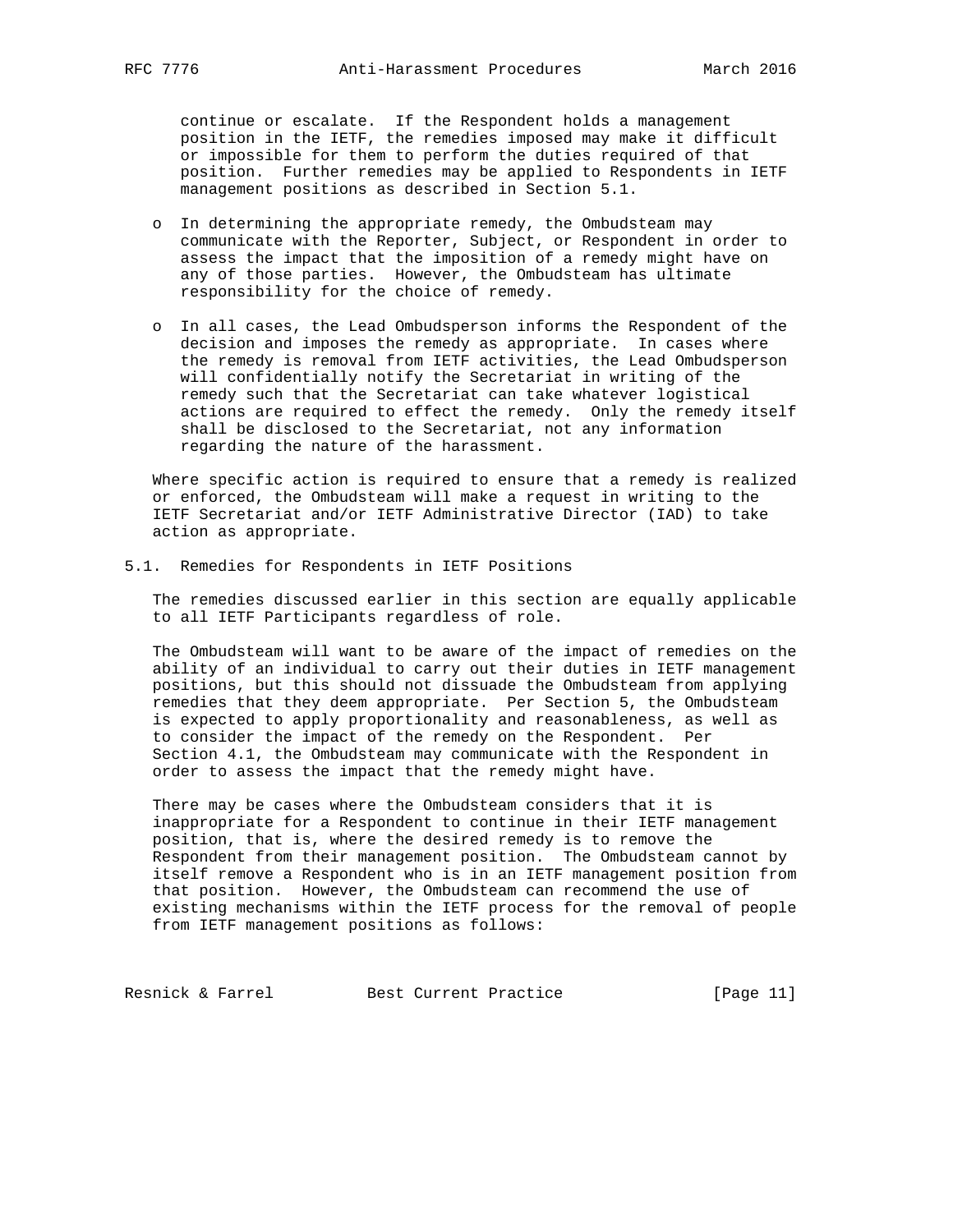- o Many IETF management positions are appointed by the NomCom with confirmation from the IESG, IAB, or ISOC. [RFC7437] describes the recall procedure for such appointments. This document updates [RFC7437] by allowing the Ombudsteam to form a recall petition on its own and without requiring 20 signatories from the community. Such a petition shall be treated in all ways like any other recall petition as described in [RFC7437]: that is, the fact of the petition and its signatories (the Ombudsteam) shall be announced to the IETF community, and a Recall Committee Chair shall be appointed to complete the Recall Committee process. It is expected that the Recall Committee will receive a briefing from the Ombudsteam explaining why recall is considered an appropriate remedy.
- o Other IETF management positions are filled by appointment of the IESG, the IAB, the ISOC Board, or the ISOC President. In such cases, the Ombudsteam may recommend to the appointing body that the Respondent be removed from their position.
- o Many IETF management positions are filled through appointment by an AD or by the ADs for an IETF Area. In such cases, the Ombudsteam may recommend to those ADs in writing that the Respondent be removed from their position.
- o Some other IETF management positions are filled through appointment by WG Chairs. In such cases, the Ombudsteam may make a recommendation in writing to the responsible AD (that is, not directly to the WG Chairs) that the Respondent be removed from their position.

 In each of the cases listed here, it is expected that the person or body responsible for removing someone from an IETF management position will take a recommendation from the Ombudsteam extremely seriously and that it would be very unusual for them to not act on the recommendation. It is not the intent that the person or body attempt to reinvestigate the circumstances of the harassment. They are expected to understand that they are not qualified in evaluating or handling issues of harassment. They must seek to preserve confidentiality. If the person or body feels removal from position is not the correct remedy, they must discuss their concern with the Ombudsteam.

 In the event that an AD declines to follow the recommendation of the Ombudsteam, and if the AD fails to convince the Ombudsteam of the reasons for this, the Ombudsteam should raise the issue with the whole IESG while continuing to attempt to retain confidentiality. The IESG may choose to reorganize the responsibilities for working

Resnick & Farrel Best Current Practice [Page 12]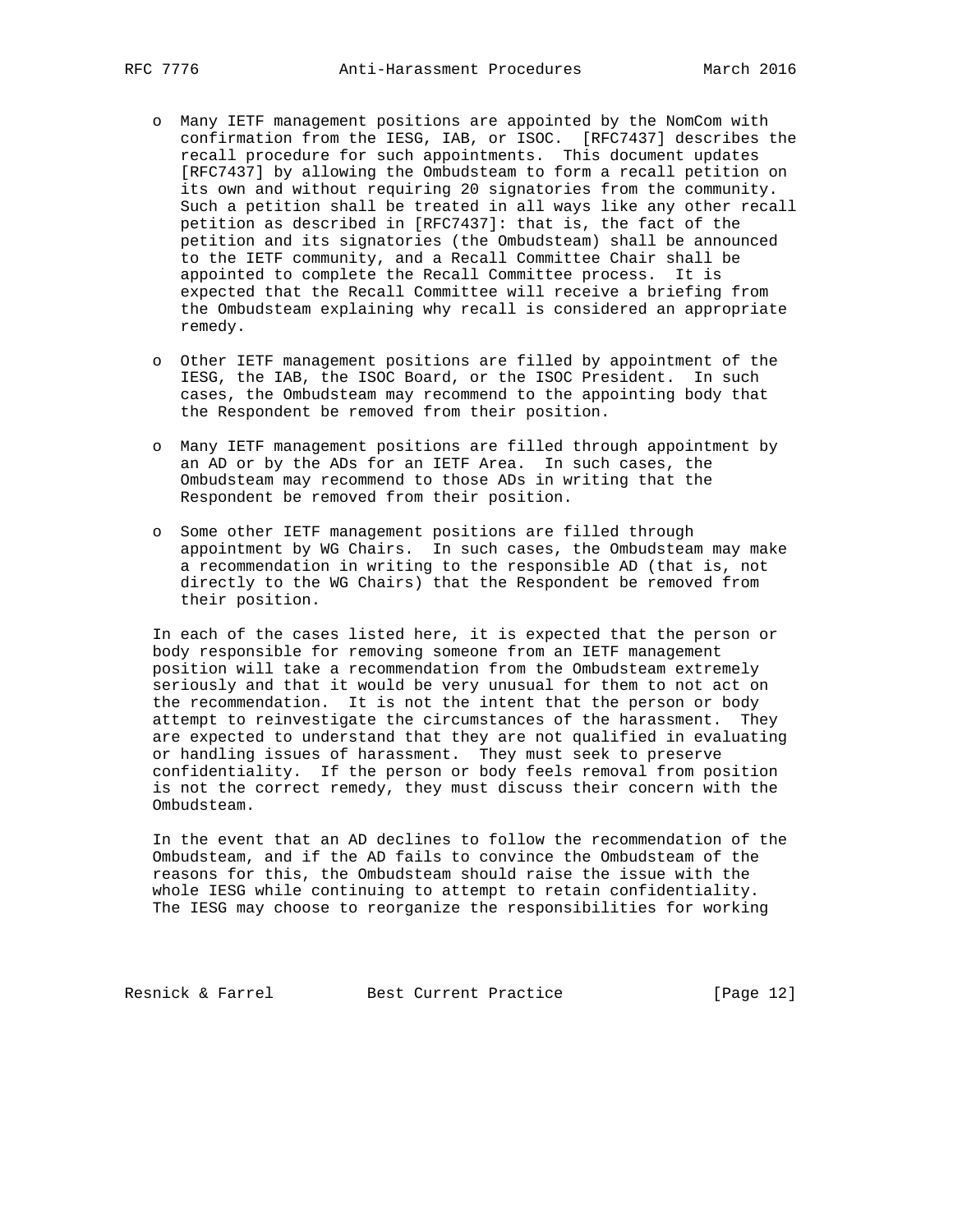groups within its own structure so that the AD concerned is no longer in the direct management path.

 All such forced removals from management positions must be considered by the Ombudsteam as acts of last resort. That is, before a Respondent is recommended for removal, the Ombudsteam should consider other possible remedies and should discuss the situation with the Respondent, giving them ample opportunity to understand what might happen and to step down of their own volition.

 As described in Section 4.1, the Ombudsteam is required to maintain the highest degree of confidentiality. In recommending action as described above, the Ombudsteam will clearly have to indicate that some event has occurred that led to their recommendation, but it is not expected that the Ombudsteam will need to divulge substantially more information. It should be enough that the Ombudsteam explains the severity of the situation, that they have considered other lesser remedies, and that they deem the recommended remedy to be appropriate.

 In removing someone from their position, it may become apparent to the IETF community that the removal is a remedy recommended by the Ombudsteam. However, revealing the underlying events should be avoided as far as possible.

## 5.2. Purpose of Remedies

 The purpose of the anti-harassment policy is to prevent all incidents of harassment in the IETF. The set of procedures documented here serves to provide a mechanism whereby any harassment that occurs can be reported and handled both sympathetically and effectively. The policy also sends a clear message that the IETF does not tolerate harassment in any form.

 However, any remedy is imposed to try to make sure that the incident does not escalate and to ensure that a similar situation is unlikely to occur with the same Respondent in the future.

 Because the handling of incidents of harassment (including the imposition of remedies) is confidential, an imposed remedy cannot itself serve as a deterrent to others, nor can it be used to "teach" the community how to behave. ([RFC7154] gives guidelines for conduct in the IETF.) Furthermore, a remedy is not to be imposed for the purposes of retribution. However, the knowledge of the existence of a range of remedies and of processes by which they can be applied serves both as a statement of the IETF's seriousness in this matter and as a deterrent to potential offenders.

Resnick & Farrel Best Current Practice [Page 13]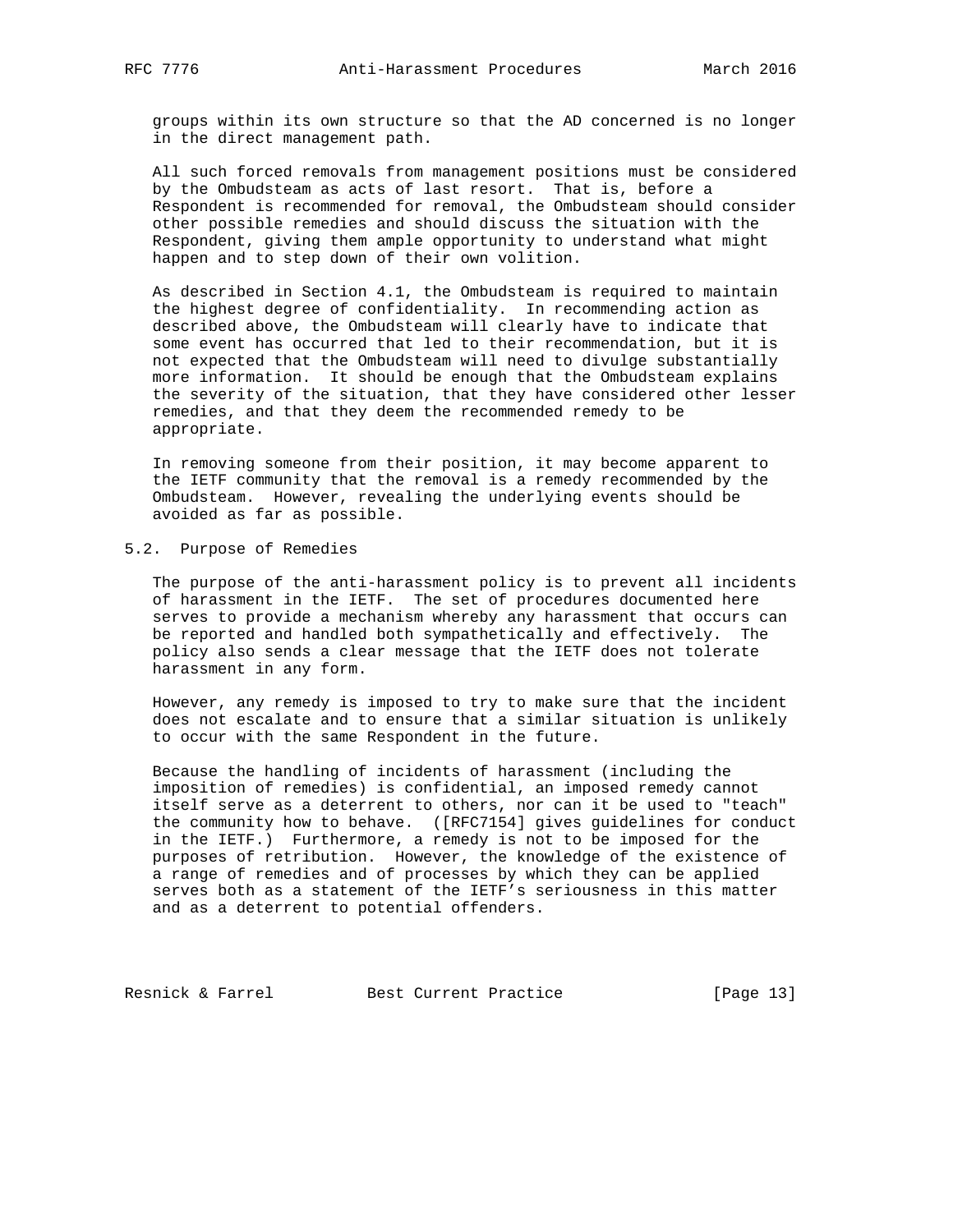The Ombudsteam is expected to apply the above considerations, as well as proportionality and reasonableness, in selecting a remedy. They are asked to consider the impact of the remedy on the Respondent as well as on the Subject.

#### 6. Disputes with the Ombudsteam

 If either the Subject (or the Reporter if there is no individual Subject) or the Respondent is dissatisfied with the decision of the Ombudsteam, the dissatisfied party should first contact the Lead Ombudsperson and discuss the situation. If the issue cannot be resolved through discussion with the Lead Ombudsperson, the issue may be raised with the IETF Chair.

 If necessary, the IETF Chair may recuse themself from any part of this process (see Section 7) and request the IESG to select another of its members to serve in this role. This IESG member is known as the "delegated IESG member".

 The IETF Chair (or the delegated IESG member if the Chair is recused) will attempt to resolve the issue in discussion with the dissatisfied party and the Lead Ombudsperson. If this further discussion does not bring a satisfactory resolution, the Ombudsteam's decision may be formally appealed. The appeal is strictly on the issue of whether the Ombudsteam exercised due diligence both in their decision as to whether harassment had taken place as well as in their determination of any appropriate remedy that was imposed. In particular, the purpose of the appeal is not to re-investigate the circumstances of the incident or to negotiate the severity of the remedy.

 All elements of the appeal, including the fact of the appeal, will be held in confidence but will be recorded and held securely for future reference.

 The appeal will be evaluated by the IETF Chair (or the delegated IESG member) and two other members of the IESG selected by the IETF Chair (or the delegated IESG member) and confirmed by the appellant. This Appeals Group shall convene as quickly as possible to evaluate and determine the appeal. Where the impacts are immediate and related to participation in an ongoing meeting, this shall happen in no more than 24 hours after receiving the appeal. The Appeals Group may ask the appellant and the Lead Ombudsperson for statements or other information to consider. If the Appeals Group concludes that due diligence was exercised by the Ombudsteam, this shall be reported to the appellant, and the matter is concluded. If the Appeals Group finds that due diligence was not exercised, the Appeals Group shall report this to the Ombudsteam and consult with the Ombudsteam on how to complete the due diligence.

Resnick & Farrel Best Current Practice [Page 14]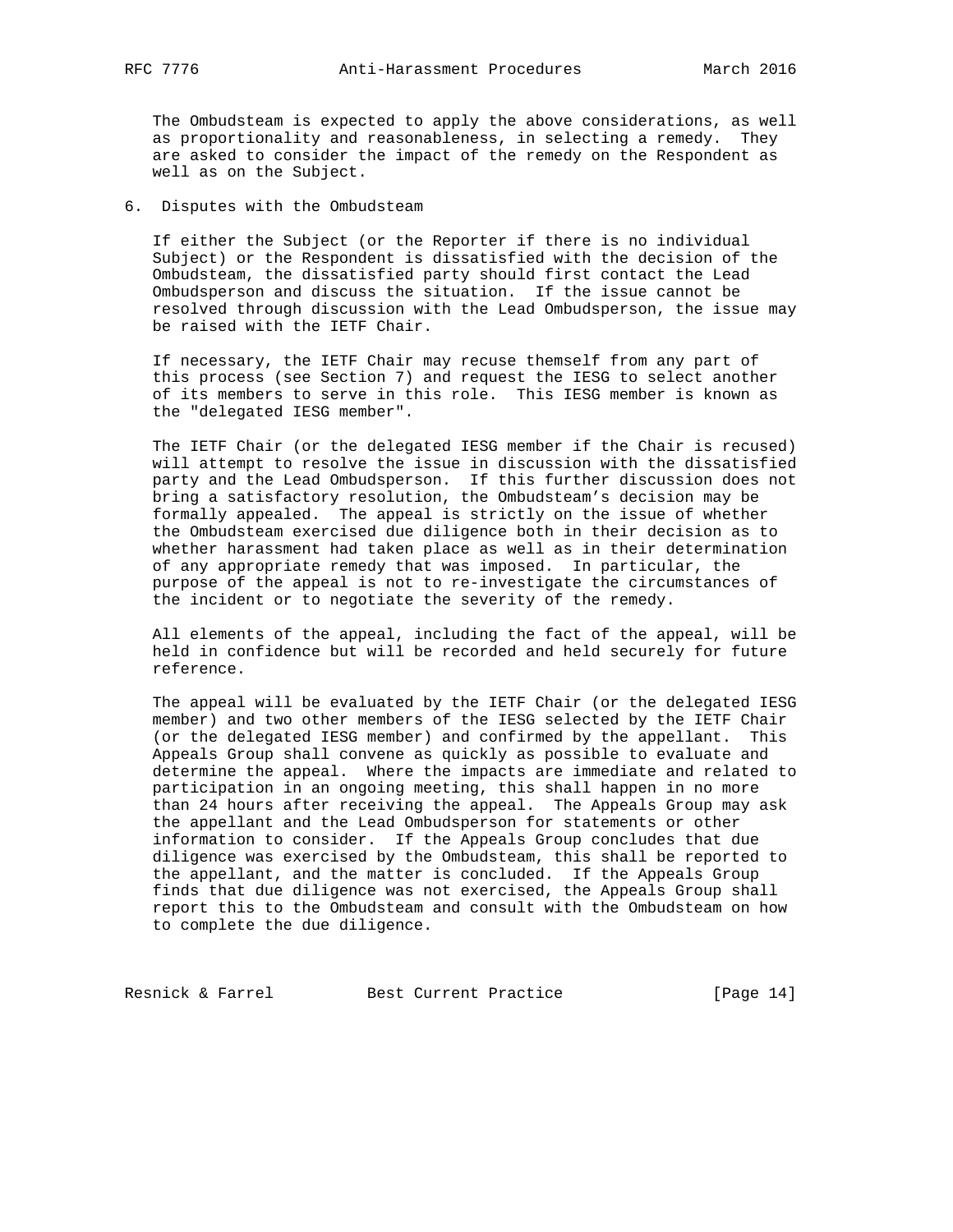Because of the need to keep the information regarding these matters as confidential as possible, the Appeals Group's decision is final with respect to the question of whether the Ombudsteam has used due diligence in their decision. The only further recourse available is to claim that the procedures themselves (i.e., the procedures described in this document) are inadequate or insufficient to the protection of the rights of all parties. Such a claim may be made in an appeal to the Internet Society Board of Trustees, as described in Section 6.5.3 of [RFC2026]. Again, even in this circumstance, the particulars of the incident at hand will be held in confidence.

7. Conflicts of Interest

 In the event of any conflict of interest, the conflicted person (member of the Ombudsteam, member of the Appeals Group, IETF Chair, etc.) is expected to recuse themselves.

 A conflict of interest may arise if someone involved in the process of handling a harassment report is in the role of Reporter, Respondent, or Subject. Furthermore, a conflict of interest arises if the person involved in the process of handling a harassment report is closely associated personally or through affiliation with any of the Reporter, Respondent, or Subject.

 For the avoidance of doubt, recusal in this context means completely stepping out of any advisory or decision-making part of any process associated with handling a harassment report, remedy arising from a harassment report, or appeal into the handling of a harassment report. That means that a recused person has no more right to participate in or witness the process than any other person from the community in the same situation. For example, an Ombudsperson subject to a complaint of harassment shall not be privy to the deliberations of another Ombudsperson handling the report. Nor would an IESG member who was party to an appeal be able to witness the discussions of the Appeals Group.

 In the event that there is an appeal and the IETF Chair is somehow involved, the Chair will immediately recuse themself, and the IESG will select a single person to take the Chair's role in the appeal process as described in Section 6.

8. Confidentiality

 Throughout this document, there are mentions of requirements to keep information confidential. This section summarizes those requirements for clarity.

Resnick & Farrel Best Current Practice [Page 15]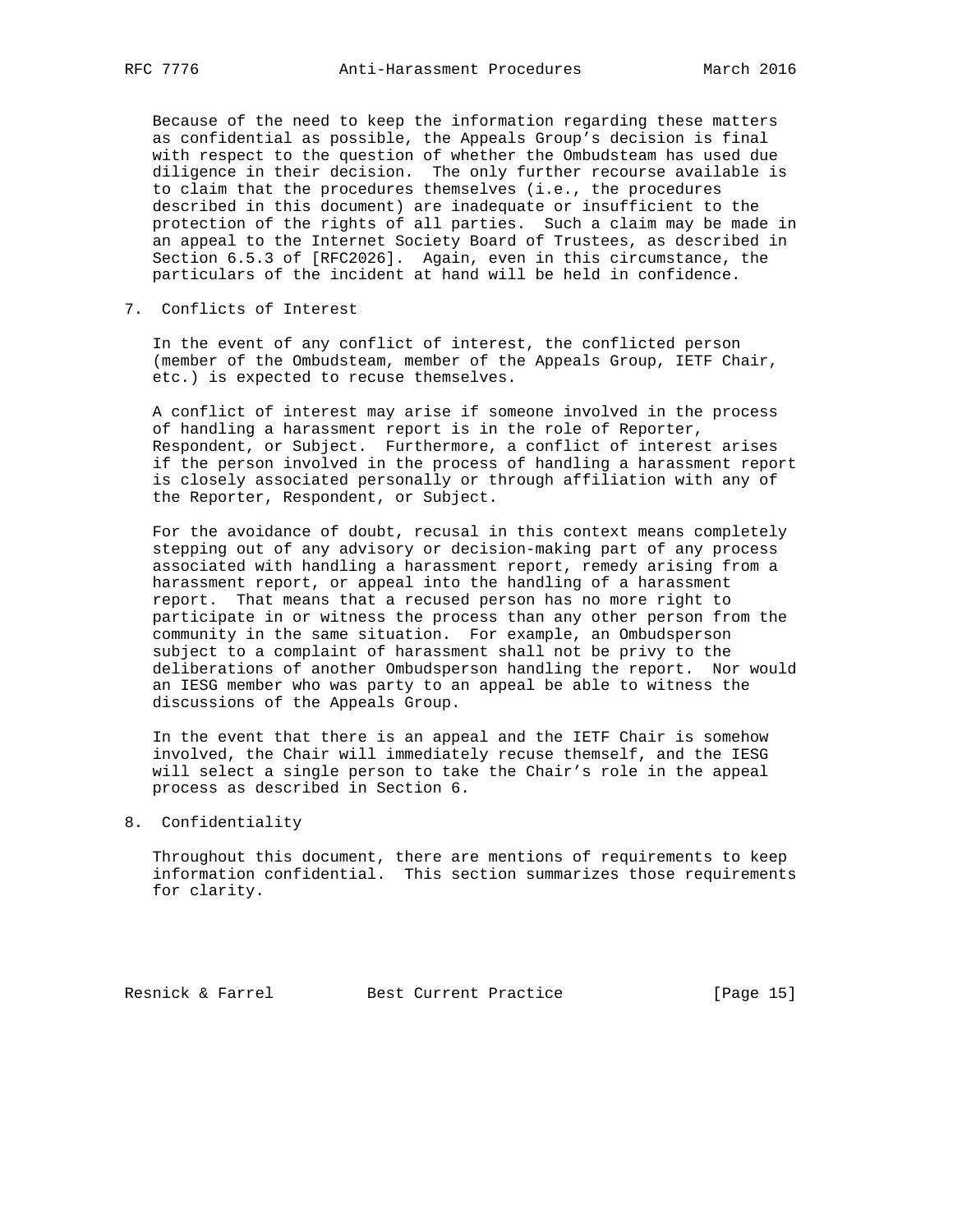The Ombudsteam is expected to strive for confidentiality. Confidentiality protects the Reporter, Subject, and Respondent in any case of alleged harassment. It also protects witnesses or others consulted by the Ombudsteam during their investigation.

 The Ombudsteam will keep its email and other archival records in a secure system and will not discuss details of any case beyond what is necessary for executing a thorough investigation.

 Third-party receivers of output from the Ombudsteam (for example, ADs or the IETF Secretariat who are asked to take action) are required to keep such output confidential.

 Participants in an investigation (Reporters, Subjects, Respondents, and anyone interviewed by the Ombudsteam during an investigation) are requested to keep the details of the events and investigation confidential.

 It is likely that members of the community will want to know more when they have become aware of some details of a case of harassment. The community is asked to show restraint and to trust the Ombudsteam. This process is designed to provide remedies not punishment, as described in Section 5.2, and public discussion of the events or remedies does not form part of this process.

9. Security Considerations

 "Human beings the world over need freedom and security that they may be able to realize their full potential." -- Aung San Suu Kyi

- 10. References
- 10.1. Normative References
	- [RFC2026] Bradner, S., "The Internet Standards Process -- Revision 3", BCP 9, RFC 2026, DOI 10.17487/RFC2026, October 1996, <http://www.rfc-editor.org/info/rfc2026>.
	- [RFC2418] Bradner, S., "IETF Working Group Guidelines and Procedures", BCP 25, RFC 2418, DOI 10.17487/RFC2418, September 1998, <http://www.rfc-editor.org/info/rfc2418>.
	- [RFC3934] Wasserman, M., "Updates to RFC 2418 Regarding the Management of IETF Mailing Lists", BCP 25, RFC 3934, DOI 10.17487/RFC3934, October 2004, <http://www.rfc-editor.org/info/rfc3934>.

Resnick & Farrel Best Current Practice [Page 16]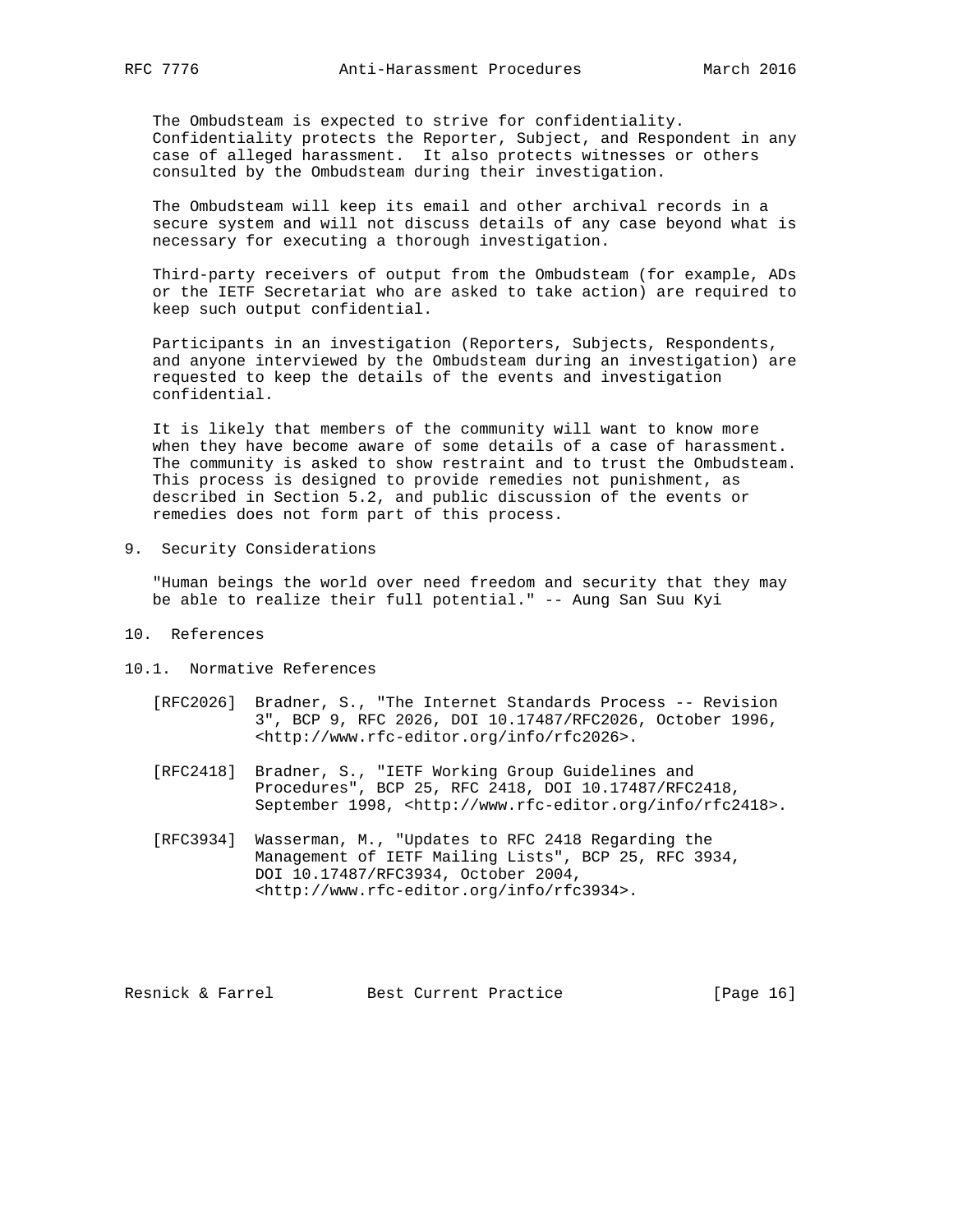- [RFC7154] Moonesamy, S., Ed., "IETF Guidelines for Conduct", BCP 54, RFC 7154, DOI 10.17487/RFC7154, March 2014, <http://www.rfc-editor.org/info/rfc7154>.
- [RFC7437] Kucherawy, M., Ed., "IAB, IESG, and IAOC Selection, Confirmation, and Recall Process: Operation of the Nominating and Recall Committees", BCP 10, RFC 7437, DOI 10.17487/RFC7437, January 2015, <http://www.rfc-editor.org/info/rfc7437>.
- 10.2. Informative References

[OmbudsteamPages]

- IESG, "Reporting Potential Harassment", <https://www.ietf.org/ombudsteam>.
- [Policy] IESG, "IETF Anti-Harassment Policy", <https://www.ietf.org/iesg/statement/ ietf-anti-harassment-policy.html>.

#### Acknowledgements

 The text in this document benefited from the lively discussion on the ietf@ietf.org mailing list. Thanks to everyone who participated.

 Specific changes to this document resulted from comments by Abdussalam Baryun, Alessandro Vesely, S. Moonesamy, Timothy B. Terriberry, John Levine, Andrea Glorioso, Dave Crocker, John Leslie, Linda Klieforth, Brian Carpenter, Mary Barnes, Richard Barnes, Spencer Dawkins, Michael StJohns, Alissa Cooper, James Woodyatt, Tom Taylor, Sam Hartman, Stewart Bryant, Stephen Farrell, Nico Williams, Mark Nottingham, and Jari Arkko. The authors would like to express their gratitude.

 A design team comprising Linda Klieforth, Allison Mankin, Suresh Krishnan, Pete Resnick, and Adrian Farrel was convened by the IETF Chair (Jari Arkko) to address the issue of "Remedies for Respondents in IETF Positions" and the text in Section 5.1.

 The authors would like to thank Ines Robles for diligent shepherding of this document and for tracking the many issues raised in and after IETF last call.

 Thanks to Greg Kapfer at ISOC, Ray Pelletier (the IAD), Scott Bradner and Lou Berger on the IAOC, and Scott Young and David Wilson of Thompson Hine for considering the legal and insurance implications.

Resnick & Farrel Best Current Practice [Page 17]